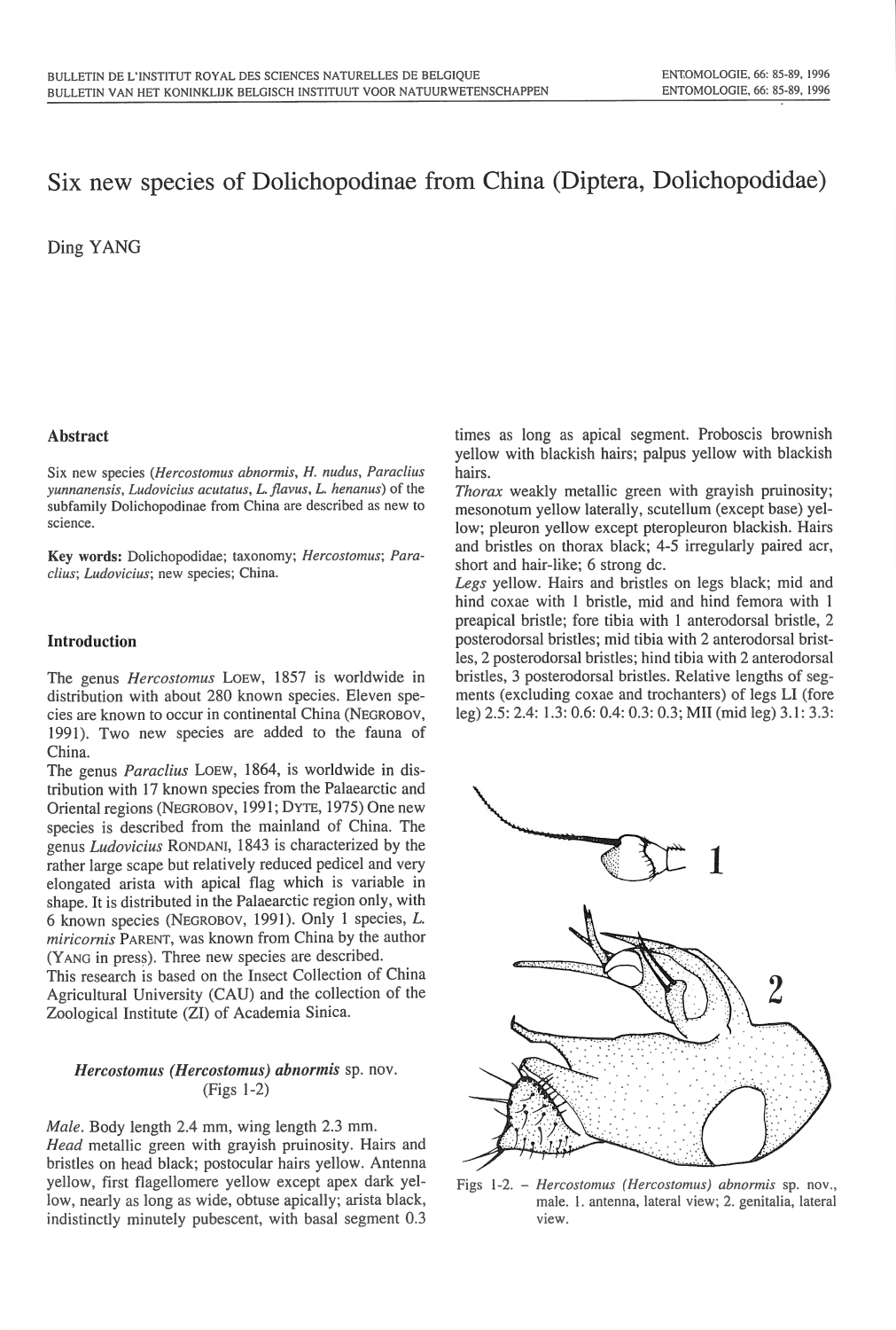1.8: 0.9: 0.8: 0.5: 0.3; Lill (hind leg) 3.6: 3.8: 1.1: 1.3: 0.9: 0.7: 0.4.

*Wing* hyaline; veins dark brown; R4+5 and M strongly convergent, CuAx ratio (length of m-cu/Jength of CuA distal section) 0.35. Squama yellow with yellow hairs. Halter yellow.

*Abdomen* weakly metallic green; terga 1-2 dark yellow to yellow except posterior margin of tergum 2.

*Hairs* on abdomen black. Male genitalia (Fig. 2): Epandrium longer than wide, cleft apically, with baso-Iateral lobe furcate; cercus nearly triangular; hypandrium distinctly swollen with thin branches apically; aedeagus very slender and more or less straight apically.

*Female.* Unknown.

Holotype  $\delta$  (ZI), Xinjiang: Yanqi (950-1,170 m), 5.Vill.1958, Changqin LI.

*Distribution.* China (Xinjiang).

*Remarks.* This new species is similar to *H. luteipleuratus*  PARENT from Shanxi. It may be separated from the latter by having the following characters: postocular hairs wholly yellow; R4+5 and M strongly convergent; squama yellow with pale hairs.

### *Hercostomus (Hercostomus) nudus* sp. nov. (Figs 3-4)

*Male.* Body length 2.3 mm, wing length 2.7 mm.

*Head* metallic green with grayish pruinosity. Hairs and bristles on head black; postocular hairs black. Antenna blackish; first flagellomere 1.8 times as long as wide, pointed apically; arista black, bare, with basal segment 0.4 times as long as apical segment. proboscis blackish with black hairs; palpus black with black hairs.

*Thorax* metallic green with gray pruinosity. Hairs and bristles on thorax black; acr absent, 6 strong de; scutellum without marginal hairs.

*Legs* yellow with tarsi brown to dark brown. Hairs and

bristles on legs black; mid and hind coxae with 1 bristle, mid and hind femora with 1 preapical bristle; fore tibia with 1 anterodorsal bristle, 2 posterodorsal bristles; mid tibia with 2-3 anterodorsal bristles, 2 posterodorsal bristles and 1 anteroventral bristle; hind tibia with 2 anterodorsal bristles, 3 posterodorsal bristles and l anteroventral bristle. Relative lengths of segments of legs LI 2.6: 2.7: I. I: 0.8: 0.7: 0.5: 0.4; LII 3.2: 3.5: 1.4: 1.2: 1.0: 0.8: 0.4; Llll 3.4: 4.1: 1.1: 1.7: 1.1: 0.8: 0.5.

*Wing* nearly hyaline; veins dark brown; R4+5 and M nearly parallel, CuAx ratio 0.55. Squama yellow with black hairs. Halter yellow.

*Abdomen* metallic green with black hairs. Male genitalia (Fig. 4): Epandrium longer than wide, somewhat contracted apically, with lateral lobe rather large; cercus large and nearly quadrate, with short marginal denticles; hypandrium rather thick apically; aedeagus slender and distinctly curved.

*Female.* Unknown.

Holotype  $\zeta$  (ZI), Sichuan: Mountain Emei (1,800-1,900 m), l4.VIII.l957, Zongyuan WANG.

*Distribution.* China (Sichuan).

*Remarks.* This new species is very peculiar and easily separated from other known species of the genus from China by having the arista bare and acr absent.

# *Paraclius yunnanensis* sp. nov. (Figs 5-6)

*Male.* Body length 5.0 mm, wing length 5.2 mm.

*Head* metallic green with dense pale gray pruinosity. Hairs and bristles on head black; postocular hairs black. Antenna black; first flagellomere 1.2 times as long as wide, obtuse apically; arista black, minutely pubescent, with basal segment 0.35 times as long as apical segment. Proboscis brown with black hairs; palpus black with black hairs.



Figs 3-4. - *Hercostomus (Hercostomus) nudus* sp. nov., male. 3. antenna, lateral view; 4. genitalia, lateral view.



Figs 5-6. - *Paraclius yunnanus* sp. nov., male. 5. antenna, lateral view, 6. genitalia, lateral view.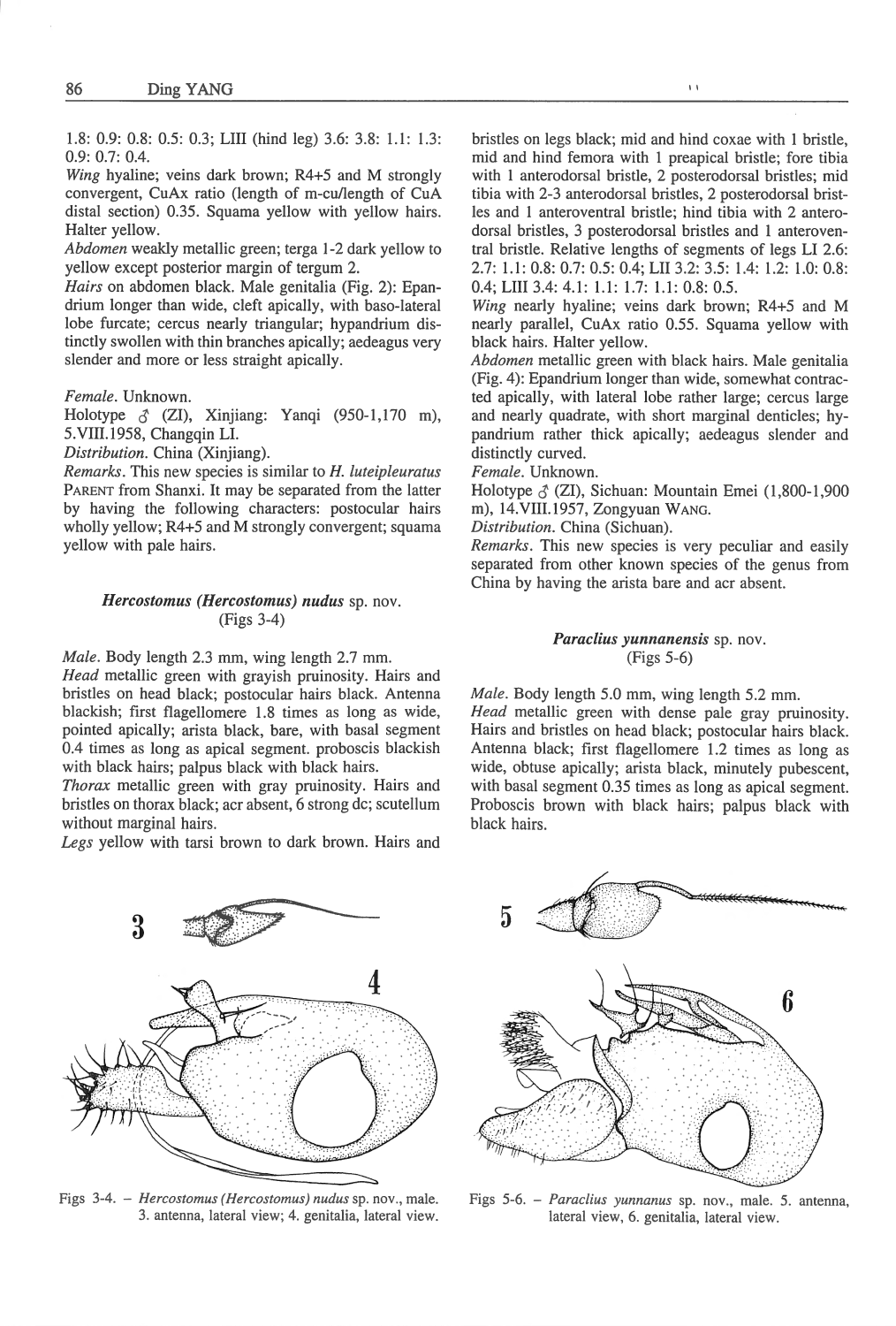*Thorax* metallic green with pale gray pruinosity. Hair<sup>s</sup> and bristles on thorax black; 5-6 irregularly paired acr, short and hair-like; 6 strong de.

*Legs* pale brownish yellow; fore coxa brownish yellow, mid and hind coxae blackish; dorsal margin (including apex) of hind femur and tips of tibiae brown to dar<sup>k</sup> brown; tarsi brown to dark brown, fore and mid tarsomere 1 pale with dark tip. Hairs and bristles on legs black; mid and hind coxae with I bristle, mid femur with 2 preapical bristles, hind femur with 1 preapical bristle; fore tibia with 3 anterodorsal bristles and 2 posterodorsal bristles; mid tibia with 4 anterodorsal bristles, 4 posterodorsal bristles, and 3 ventral bristles; hind tibia with 5 anterodorsal bristlesand 5 posterodorsal bristles. Relative . lengths of segments of legs LI 5.0: 4.9: 3.0: 1.1: 0.9: 0.6: 0.6; LII 6.9: 8.3: 4.3: 3.1: 2.2: 1.2: 0.7; LIII 8.0: 10.8: 2.9: 4.0: 2.6: 1.4: 0.9.

*Wing* nearly hyaline, tinged with brownish yellow on anteroapical margin above R4+5; veins dark brown; M strongly curved toward R4+5 apically, CuAx ratio 1.6. Squama pale yellow with black hairs. Halter yellow.

*Abdomen* metallic green with black hairs. Male genitalia (Fig. 6): Epandrium longer than wide, wide apically, with tow separated lateral lobes irregular in shape; cercus large and somewhat subtrianguiar; hypandrium long with a curved lateral process; aedeagus sligthly curved and thin apically.

*Female.* Unknown.

Holotype  $\hat{\gamma}$  (CA), Yunnan: Ruili (750 m), 3.V.1981, Chikun Yang.

*Distribution.* China (Yunnan).

*Remarks.* This new <sup>s</sup>pecies is simil ar to *pilosellus* BECKER from the Oriental region. It differs from the latter in the following points: mid and hind coxae blackish, first flagellomere shorter (1.2 times as long as wide), cercus subtriangular with very short hairs; in *pilosellus,* mid and hind coxae yellow, first flagellomere longer (about 1.5 times as long as wide), cercus oval with long hairs apically (BECKER, 1922).

# *Ludovicius acutatus* sp. nov. (Figs 7-8)

*Male.* Body length 4.3 mm, wing length 5.0 mm.

*Head* dark metallic green with gray pruinosity. Hairs and bristles on head black; lower postocular hairs yellow. Antenna black; first flagellomere pale on ventral portion, oval; arista subapical and very slender, with swollen apex bearing an acute process. Proboscis brownish yellow with pale hairs; palpus black with black hairs.

*Thorax* dark metallic green with gray pruinosity. Hairs and bristles on thorax black; 2-3 irregularly paired acr, short and hair-like; 6 strong dc; scutellum with some marginal hairs laterally.

*Legs* [mid and hind tarsi broken] yellow; mid and hind coxae tinged with black. Hairs and bristles on legs



I I

Figs 7-8. - *Ludovicius acutatus* sp. nov., male. 7. apical portion of arista, lateral view; 8. genitalia, lateral view.

black, but coxae and fore tibia with only pale hairs; mid and hind coxae with I bristle, mid and hind femora with I preapical bristle, mid femur with a row of brownish ventral bristles; fore tibia with 2 dorsal bristles; mid tibia with l dorsal bristle.

*Wing* hyaline; veins dark brown; R4+5 and M distinctly convergent apically, CuAx ratio 0.4. Squama yellow with pale hairs. Halter pale yellow.

*Abdomen* metallic green with thin gray pollen. Hairs on abdomen black. Male genitalia (Fig. 8): Epandrium longer than wide, rounded apically; cercus thick apically, with a weak apical incision; hypandrium divided into irregular branches, with a long lateral arm; aedeagus slender and acute apically.

*Female.* Unknown.

Holotype  $\delta$  (ZI), Sichuan: Maerkang (3,230 m), 8.VII.1961, Xiaof L1.

*Distribution.* China (Sichuan).

*Remarks.* This new species is somewhat similar to *dufouri* MACQUART from Europe and North Africa. It may be separated from the latter by having the mid femur with a row of ventral bristles. In *dufouri,* the mid femur has no ventral bristles (STACKELBERG, 1941).

# *Ludovicius jlavus* sp. nov. (Figs 9-lO)

*Male.* Body length 4.3 mm, wing length 3.9 mm.

*Head* dark metallic green with gray pruinosity. Hairs and bristles on head black; lower postocular hairs yellow. Antenna yellow, scape and pedicel blackish dorsally; first flagellomere distinctly elongated, 2.3 times as long as wide, pointed apically; arista dorsal and very slender, dark brown, with slightly swollen apex. Proboscis yellow with black hairs; palpus brown with black hairs.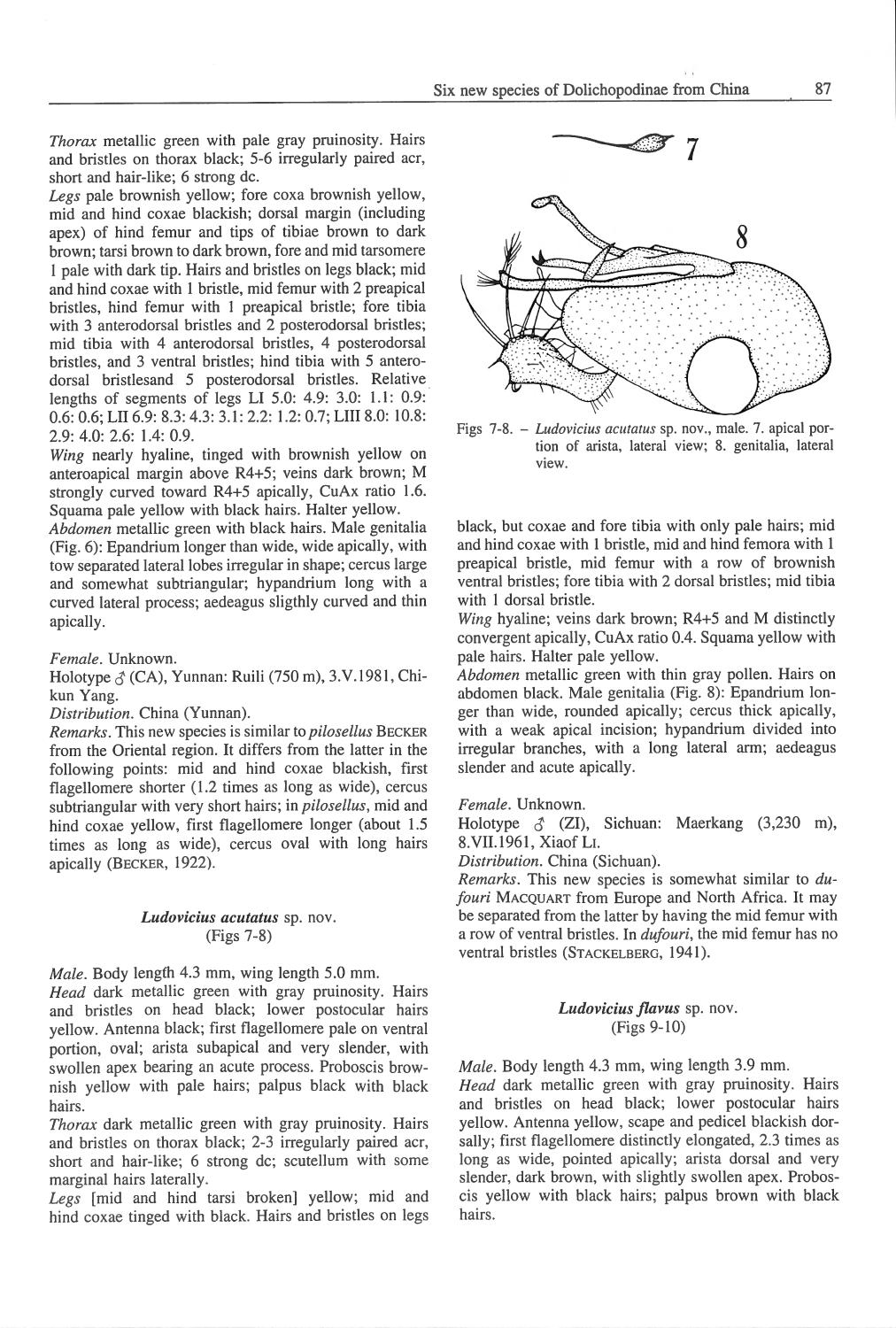

Figs 9-10. - *Ludovicius flavus* sp. nov., male. 9. antenna, lateral view; 10. genitalia, lateral view.

*Thorax* yellow with gray pruinosity; dorsum (except anterior margin and anterolateral area of mesonotum) metallic green; pteropleuron blackish. Hairs and bristles on thorax black; acr absent, 6 strong de.

*Legs* yellow; all coxae yellow; mid and hind tarsi brownish yellow. Hairs and bristles on legs black; mid and hind femora with 1 preapical bristle, mid femur with 2 yellow ventral bristles, hind femur with 3 yellow ventral bristles; fore tibia with 2 posterodorsal bristles; mid tibia with 4 anterodorsal bristles, 2 posterodorsal bristles and 2 anteroventral bristles; hind tibia with 3 anterodorsal bristles and 5 posterodorsal bristles; hind tarsomere **l** with 2 short ventral bristles.

*Wing* nearly hyaline; veins brownish yellow; R4+5 and M convergent apically, CuAx ratio 0.4. Squama yellow with pale and black hairs. Halter yellow.

*Abdomen* metallic green with thin gray pollen; terga 1-2 yellow, sterna 1-6 dark yellow to yellow. Hairs on abdomen black. Male genitalia (Fig. 10): Epandrium much longer than wide, somewhat acute apically; cercus wide apically, with a weak apical incision; hypandrium with a slender and curved lateral arm; aedeagus slender and curved apically.

*Female.* Unknown.

Holotype  $\delta$  (CAU), Henan: Luanchuan, 14.VII.1996, Jien Xu.

*Distribution.* China (Henan).

*Remarks.* This new species is very similar to the latter in the body coloration, but can be distinguished from it by having the scape and pedicel darker dorsally and swollen apex of arista entirely black.

> *Lucovicius henanus* sp. nov. (Figs 11-13)

*Male.* Body length 3.6 mm, wing length 3.6 mm. *Head* dark metallic green with gray pruinosity. Hairs and bristles on head black; lower postocular hairs yellow. Antenna yellow; first flagellomere distinctly elongated,

3.6 times as long as wide, pointed apically; arista do<sup>r</sup>sal and very slender, dark brown, with slightly swollen and pale apex. Proboscis yellow with black hairs; palpus brown with black hairs.

*Thorax* yellow with gray pruinosity; dorsum (except anterior margin and anterolateral area of mesonotum) metallic green; pteropleuron blackish. Hairs and bristles on thorax black; acr absent, 6 strong de.

*Legs* yellow; all coxae yellow; mid and hind tarsi (excep<sup>t</sup> tarsomere **l)** brownish yellow to brown. Hairs and bristles on legs black; mid and hind coxae with **1** bristle, mid and hind femora with l preapical bristle, mid femur with 3 brown ventral bristles, hind femur with 1 brown ventral bristle; fore tibia with 2 posterodorsal bristles; mid tibia with 2 anterodorsal bristles, 2 posterodorsal bristles and 2 anteroventral bristles; hind tibia with 2 anterodorsal bristels and 4 posterodorsal bristles; hind tarsomere **l** with 3 short ventral bristles.

*Wing* hyaline; veins brownish yellow; R4+5 and M co<sup>n</sup>vergent apically, CuAx ratio 0.4. Squama dark yellow black hairs. Halter yellow.

*Abdomen* pale metallic green with thin gray pollen; terga 1-3 yellow with posterior margin of terga 2-3 darker, terga 4 brownish yellow laterally, sterna l-6 dark yellow to yellow. Hairs on abdomen black. Male genitalia (Fig. 10): Epandrium much longer than wide, wide apically; cercus broad, with a deep apical incision; hypandrium with a thin and nearly straight lateral arm; aedeagus slender, weakly curved and acute apically.

#### *Female.* Unknown.

Holotype  $\delta$  (CAU), Henan: Mountain Baiyun (1,500) m), Songxian, 18.VII.l996, Chi-kun YANG and Wanzhi CAI.

*Distribution.* China *(Henan).Remarks.* This new species can be separated from *jlavus* sp. nov. by having the swollen apex of arista pale and male cercus with a deep apical incision.



Figs 11-13. - *Ludovicius henanus* sp. nov., male. 11. antenna, lateral view; 12. genitalia, lateral view; 13. cercus, Lateral view.